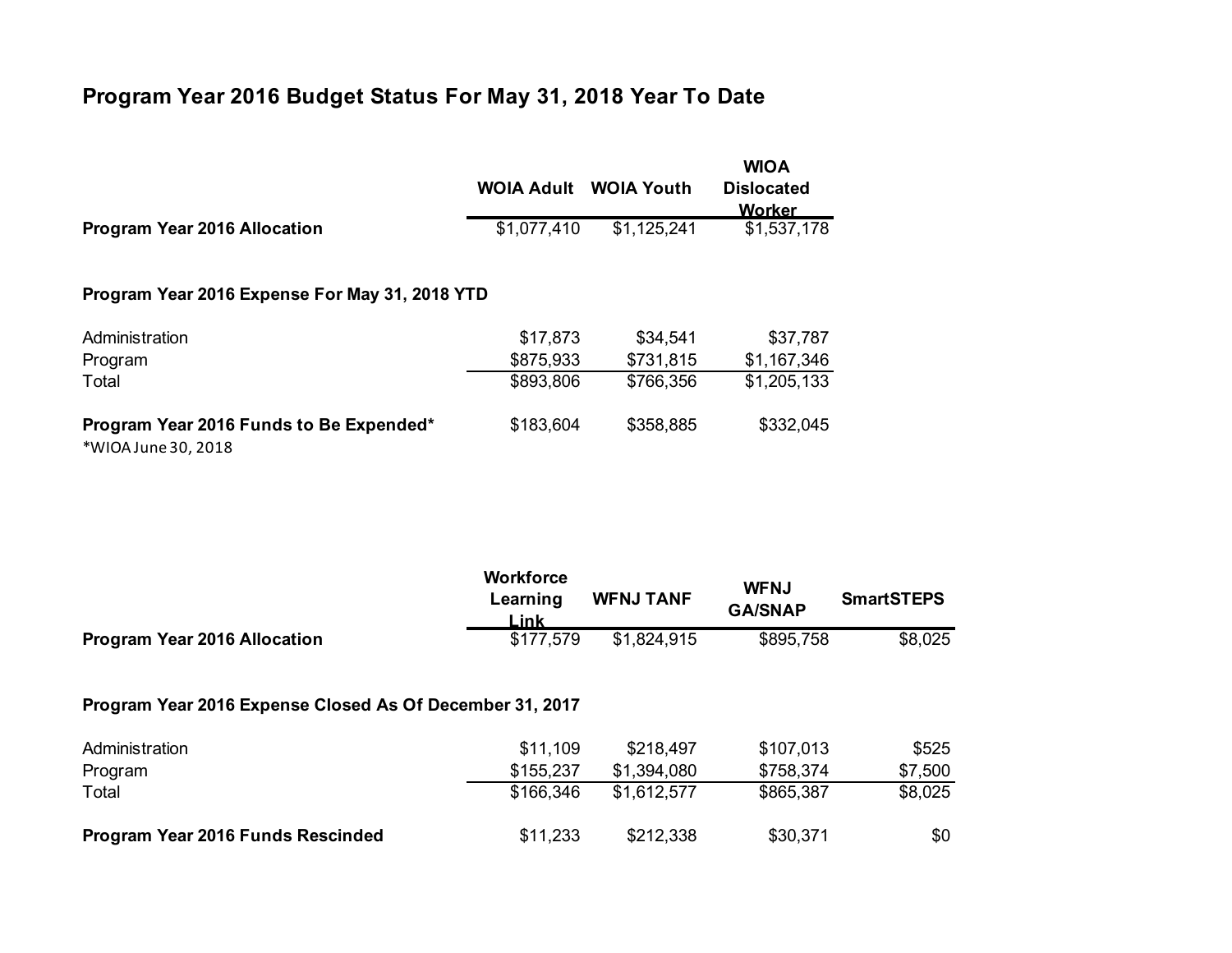## **Program Year 2017 Budget Status For May 31, 2018 Year To Date**

|                                                                | <b>WOIA Adult</b> | <b>WOIA Youth</b> | <b>WIOA</b><br><b>Dislocated</b><br><b>Worker</b> |  |  |  |
|----------------------------------------------------------------|-------------------|-------------------|---------------------------------------------------|--|--|--|
| <b>Program Year 2017 Allocation</b>                            | \$1,154,842       | \$1,045,950       | \$1,379,393                                       |  |  |  |
| Program Year 2017 Expense For May 31, 2018 YTD                 |                   |                   |                                                   |  |  |  |
| Administration                                                 | \$97,852          | \$83,322          | \$117,151                                         |  |  |  |
| Program                                                        | \$207,860         | \$123,887         | \$321,839                                         |  |  |  |
| Total                                                          | \$305,711         | \$207,209         | \$438,990                                         |  |  |  |
| Program Year 2017 Funds to Be Expended*<br>*WIOA June 30, 2019 | \$849,131         | \$838,741         | \$940,403                                         |  |  |  |

**Workforce Learning Link**<br>\$324,000 **WFNJ TANF CAVP WFNJ GA/SNAP SmartSTEPS Program Year 2017 Allocation**  $$324,000$   $$1,551,433$   $$8,000$   $$806,570$   $$8,025$ **Program Year 2017 Expense For May 31, 2018 YTD** Administration \$17,238 \$163,286 \$81,035 Program \$271,370 \$977,439 \$413,770 Total \$288,608 \$1,140,725 \$0 \$494,805 \$0 **Program Year 2017 Funds to Be Expended\*** \$35,392 \$410,708 \$8,000 \$311,765 \$8,025 \*WFNJ December 31, 2018 (SmartSTEPS June 30, 2018)